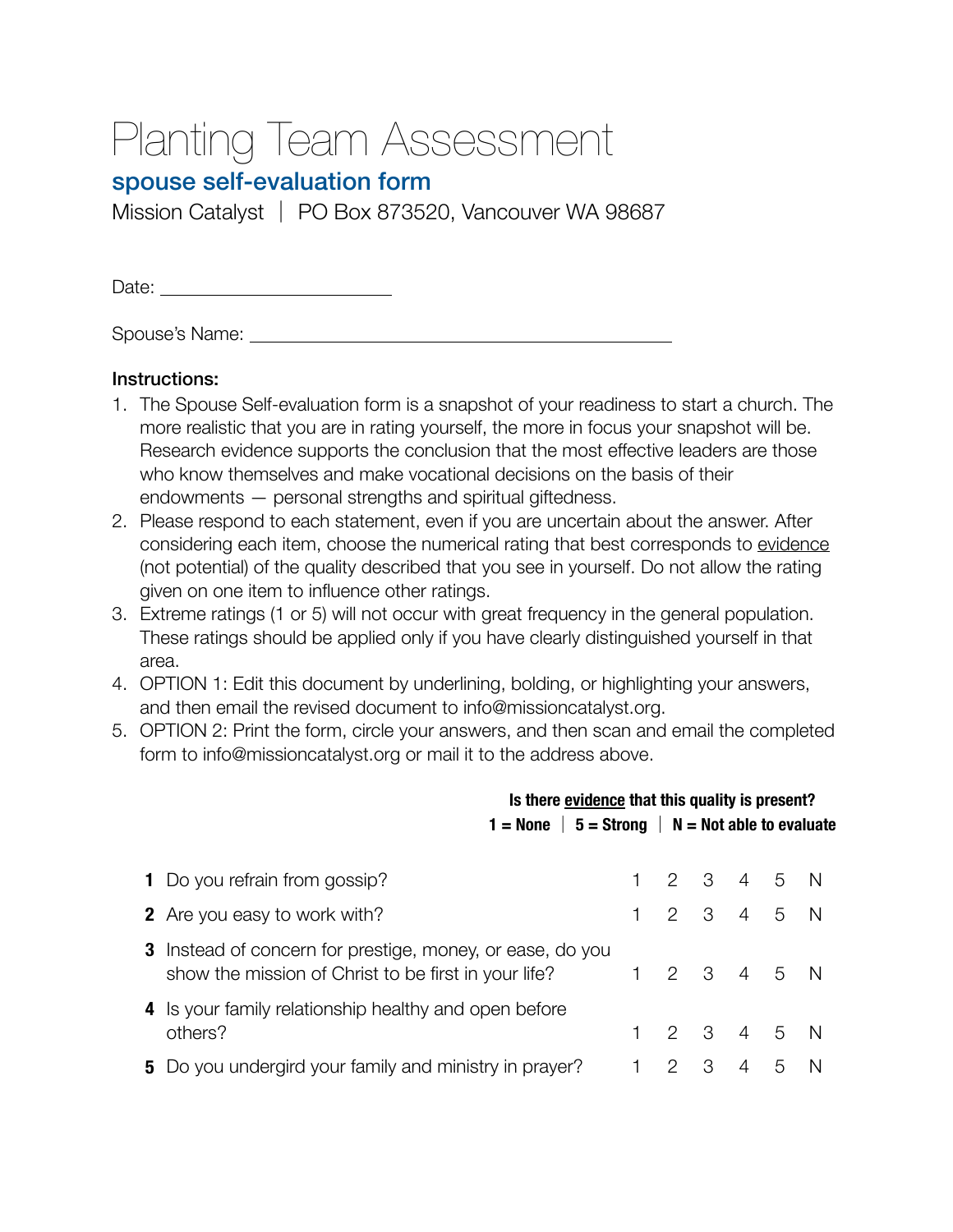| 6  | Do you use your abilities confidently without being<br>overly self-conscious?                      | 1            | 2              | 3 | $\overline{4}$ | 5 | N            |
|----|----------------------------------------------------------------------------------------------------|--------------|----------------|---|----------------|---|--------------|
|    | 7 Do you demonstrate enthusiasm for your and your<br>spouse's call to church planting?             | 1            | $\overline{2}$ | 3 | $\overline{4}$ | 5 | N            |
|    | 8 Do you have a stable and growing marriage<br>relationship?                                       | $\mathbf{1}$ | $\overline{2}$ | 3 | $\overline{4}$ | 5 | N            |
|    | <b>9</b> Do you keep your word, that is, do you fulfill your<br>promises?                          | 1            | $\overline{2}$ | 3 | 4              | 5 | N            |
|    | <b>10</b> Do you cope with stress in a calm and relaxed<br>manner?                                 | 1            | $\overline{2}$ | 3 | 4              | 5 | N            |
|    | 11 Do you see encouragement of your spouse as a vital<br>element in the success of your ministry?  | 1            | $\overline{2}$ | 3 | 4              | 5 | N            |
|    | 12 Are your children well behaved, appropriate to their<br>ages?                                   | 1            | $\overline{2}$ | 3 | $\overline{4}$ | 5 | N            |
|    | 13 Are you growing in daily repentance and personal<br>obedience?                                  | 1            | 2              | 3 | 4              | 5 | N            |
|    | 14 Are you understanding of difficult people?                                                      | 1            | $\overline{2}$ | 3 | 4              | 5 | N            |
| 15 | Do you and your spouse pray together about the<br>challenges of your ministry?                     | 1            | $\overline{2}$ | 3 | 4              | 5 | N            |
|    | <b>16</b> Do you enjoy having others in your home for meals or<br>meetings?                        | 1            | $\overline{2}$ | 3 | $\overline{4}$ | 5 | N            |
|    | 17 Do you use Scripture as a source of spiritual<br>nourishment?                                   | 1            | $\overline{2}$ | 3 | 4              | 5 | N            |
|    | 18 Do you tend to see opportunities before problems?                                               | 1            | $\overline{2}$ | 3 | 4              | 5 | N            |
|    | <b>19</b> Do you make uplifting and positive comments about<br>your spouse and children in public? | 1            | 2              | 3 | $\overline{4}$ | 5 | $\mathsf{N}$ |
|    | <b>20</b> Do you and your spouse agree upon and share the<br>ministry vision?                      | 1            | $\overline{2}$ | 3 | 4              | 5 | N            |
| 21 | Are you above reproach in all financial matters?                                                   | 1            | $\overline{2}$ | 3 | $\overline{4}$ | 5 | N            |
| 22 | Do you devote a balanced amount of time to hobbies<br>and recreation?                              | 1            | $\overline{2}$ | 3 | 4              | 5 | N            |
|    | 23 Do you freely embrace the sacrifices you make as part<br>of your ministry?                      | 1            | 2              | 3 | 4              | 5 | N            |